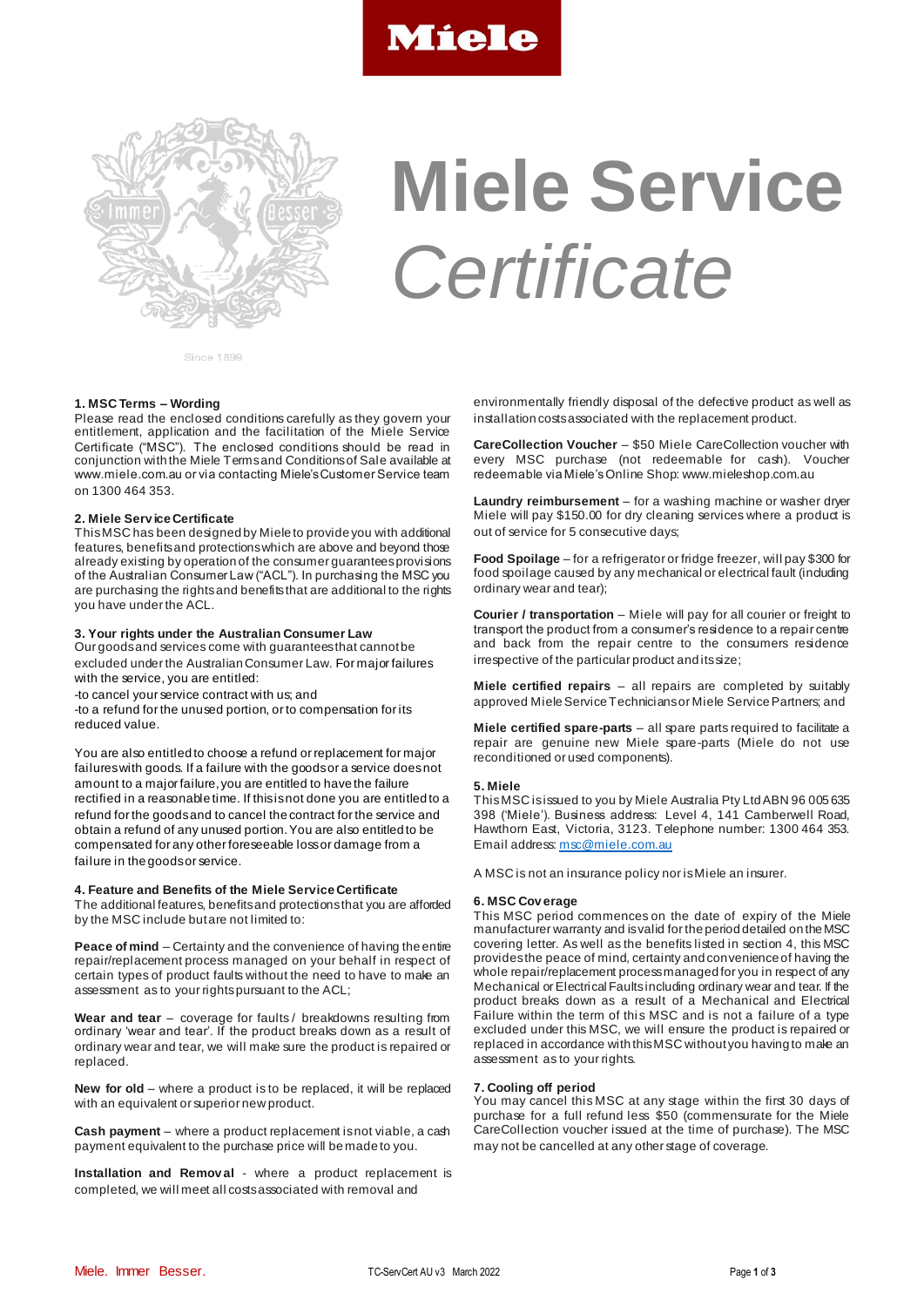

# **8. Important Exclusions**

Without limiting other rights and remedies that may be available to you under law in relation to the goods and services to which this MSC relates the following exclusions are not covered in your plan:

- Cosmetic damage such as dents and scratches which do not affect the ordinary operation of the product;
- Consumables items used within the product such as batteries, filters, dust-bags or globes;
- Repair, modification or tampering of the product;
- Damage through misuse (including failure to maintain, service or use with proper care), neglect or accidental damage;
- Damage caused by wilful, negligent or dishonest act or omission, vermin or insects damage;
- Use for a purpose for which the product was not sold or designed and use other than in accordance with the instruction manual;
- Use or operation after a defect has occurred or been discovered;
- Damage through exposure to chemicals, dusts, residues, excessive voltage, heat, atmospheric conditions or other forces or environmental factors howsoever outside Miele's control;
- Repairs that have been completed independent of Miele;
- Loss, damage or costs incurred where no fault is identified;
- Normal maintenance costs, cleaning, lubrication or external adjustments; and
- Any claim against you by any third party including for personal injury or damage to property.

## **9. Repair and Replacements**

In most circumstances we will seek to repair your product. If a repair is not possible, we will seek to at our discretion replace the product (old for new).

#### **MSC5**

If your product is replaced at any time under a MSC5 then the MSC5 cover will end immediately. However, you will receive the full benefit of the Miele manufacturer's warranty and may elect to purchase a new MSC policy.

#### **MSC10**

If your product is replaced at any time under a MSC10 during year 3, year 4 or year 5 (i.e. post manufacturer's warranty), your cover shall continue for a period of 5 years. In the event of subsequent product replacement or if your product fails from year 6 onwards, your cover will end immediately. However, you will receive the full benefit of the Miele manufacturer's warranty and may elect to purchase a new MSC policy.

#### **10. In-home Serv ice**

In the ordinary course of a service or repair we will arrange for the service or repair to be undertaken on site if those services can be carried out effectively and safely. If the service or repair are required to be undertaken at our premises or an approved repairer's premises, the cost to transport the product to those premises and back to your premises are at our cost including installation.

#### **11. Transfer**

The rights and obligations pursuant to the MSC reside with the underlying product. Should you elect to transfer ownership of the underlying product than you can transfer your MSC to the new owner of the product at no cost to you by contacting Miele Customer Service team on

1300 464 353. No benefits will be given to anyone else unless it is transferred by contacting us.

#### **12. How to make a Claim**

Conduct a basic check of the product i.e. to establish if it is appropriately connected. It isalso a good idea to check the Miele user manual. If the problem persists follow our simple claims process:

Notify Miele who will arrange at no cost to you a repair or service - call 1300 464 353 or e-mail[: msc@miele.com.au](mailto:msc@miele.com.au)

Provide and make available the MSC Covering Letter or a copy of the purchase receipt to show that the MSC applies to the product at the date of the claim.

# **13. False or exaggerated claims**

We may refuse to action a claim under this MSC, or reduce the benefits available to you in respect of the claim, if, in our reasonable opinion, you make any misrepresentation, commit any fraudulent or dishonest act or omission or seek to falsely a claim.

## **14. User generated data**

Please ensure that you have made a copy of any data saved on your product as the service, repair or replacement of your product may result in the loss of any user-generated data. User generated data includes personalised programs and setting stored in an appliances.

# **15. How to make a Complaint**

We take our customer service seriously and want to hear about any problems that you may have had or the level of service you have been provided. To notify us of these issues, please collect all the relevant information on your query and direct it to:

The Complaints Officer Miele Australia Pty. Ltd. Level 4, 141 Camberwell Road Hawthorn East, VIC, 3123

## **16. Priv acy**

Miele will collect and deal with the personal information (including name, address, telephone contact or personal details) only in accordance with Miele's Privacy Policy, the Privacy Act 1988 (Cth) and Privacy Amendment (Enhancing Privacy Protection) Act 2012 (Cth). A copy of the Privacy Policy is available from Miele or www.miele.com.au or via contacting Miele Customer Service teamon 1300 464 353. Miele may disclose personal information to its related companies and to organisations which provide services (including delivery services) to Miele or which assist Miele in providing services (including repair / warranty services) to its customers.

## **17. Gov erning Law**

This agreement is subject to the laws of the State of Victoria, Australia and the parties submit to the exclusive jurisdiction of the Courts of that State.

# **18. Definitions:**

**Manufacturer's Warranty** means the voluntary or express warranty for parts and labour provided by Miele the manufacturer of the product.

**Miele**: means Miele Australia Pty Limited (ABN 96 005 635 398), Level 4, 141 Camberwell Road, Hawthorn East, Victoria 3123, telephone 1300 734 687.

**MSC5** means the three (3) years extra coverage in addition to your 2 year manufacturer's warranty.

**MSC10** means the eight (8) years extra coverage in addition to your 2 year manufacturer's warranty.

**Product** means any **Miele** branded appliance that you purchase that is supported by Miele that is a domestic product, such as a piece of electrical equipment or major appliance, designed, and used by you, for domestic or personal purposes only, as described in the original purchase receipt and/or tax invoice. The MSC is not available for commercial Miele products or for domestic products used in a commercial environment. Any determination regarding what is deemed a commercial environment will be at Miele's sole discretion.

**Product fault or failure** means a sudden and unforeseen breakdown of the product arising from a mechanical or electrical fault including any failure arising from wear and tear, but does not include:

- i. a fault brought to your attention before you
- purchased the product; or ii. faults caused by:
- a.negligence, accidental or deliberate misuse or unauthorised alterations;
- b.failure to follow the manufacturer's instructions for usage, installation, operation or maintenance;
- c.external sources, including electrical interference, power surges and voltage fluctuations;

Miele Australia Pty. Ltd. ACN 005 635 398 ABN 96 005 635 398 **www.miele.com.au Head Office** Level 4, 141 Camberwell Road, Hawthorn East, Victoria 3123. Telephone: 1300 4 MIELE (1300 464 353).

**Miele Experience Centre Westfield Doncaster** 619 Doncaster Road, Doncaster VIC 3108. **Miele Experience Centre South Melbourne** 206-210 Coventry Street, South Melbourne VIC 3205. **Miele Experience Centre Sydney** 3 Skyline Place, Frenchs Forest NSW 2086. **Miele Experience Centre and Office Adelaide** 83- 85 Sir Donald Bradman Drive, Hilton SA 5033. **Miele Experience Centre and Office Perth** 205-207 Stirling Highway, Claremont WA 6010. **Miele Experience Centre Newstead** Tenancy 4C/63 Skyring Terrace, Newstead QLD 4006. **Miele Experience Centre Gold Coast** 131 Ferry Road, Southport QLD 4215.